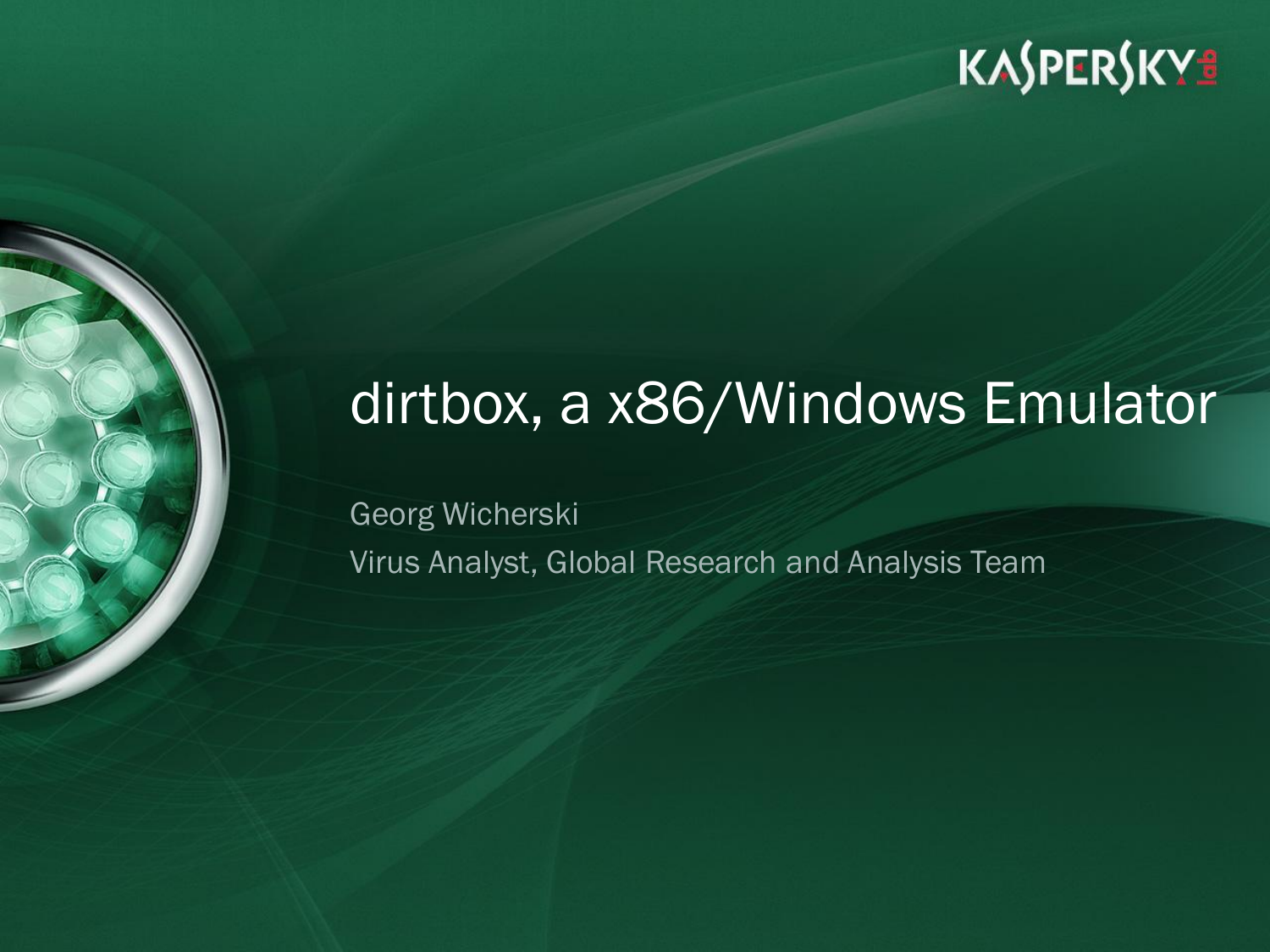## Motivation & System Overview

Why not just use CWSandbox, Anubis, Norman's, JoeBox, …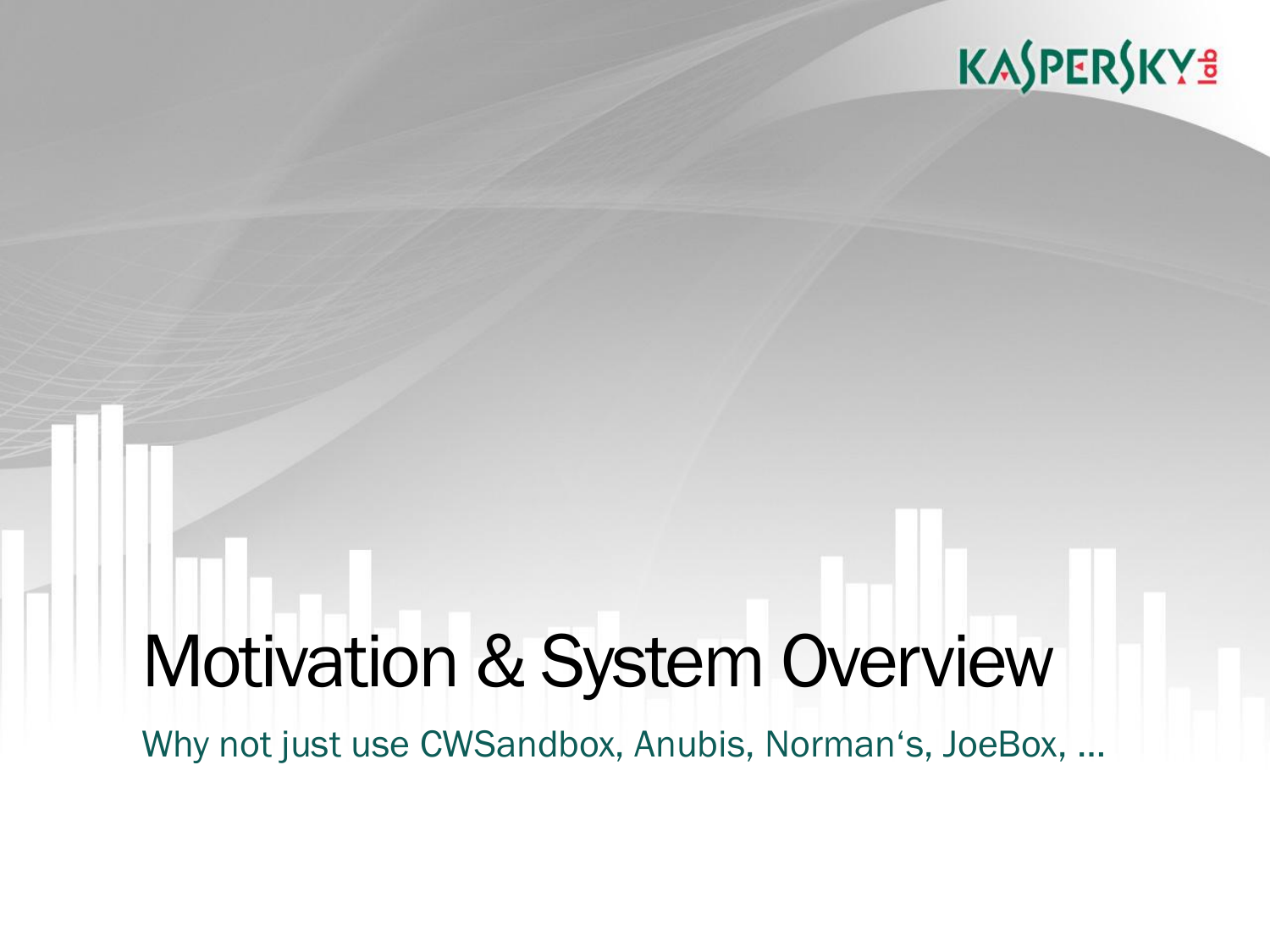#### Malware *Analysis* Sandbox Solutions

## KASPERSKYS

|                    | Windows XP SP2 - VMware Workstation |                                        |                                                                                                                                           | $  x$                                         |
|--------------------|-------------------------------------|----------------------------------------|-------------------------------------------------------------------------------------------------------------------------------------------|-----------------------------------------------|
| <b>Recycle Bin</b> | File Edit View VM Team Windows Help |                                        |                                                                                                                                           |                                               |
|                    | 囟<br>e e<br>- 99<br>G               | Foolved<br><b>IC</b><br>G <sub>0</sub> |                                                                                                                                           |                                               |
|                    | ×<br>Sidebar                        | Windows XP SP2                         |                                                                                                                                           | $\pmb{\times}$                                |
| m                  | Powered On<br>Windows XP SP2        | ×2                                     |                                                                                                                                           |                                               |
| <b>VMware</b>      | <b>P</b> Favorites                  | <b>Beautiful Exi</b>                   | Windows XP SP2 - Snapshot Manager                                                                                                         | m Zen                                         |
| <b>Workstation</b> | Windows XP SP2<br>83-Tier Team      |                                        |                                                                                                                                           |                                               |
|                    | Red Hat Linux                       |                                        | Windows XP<br>SP2<br>SP <sub>2</sub><br>Internet<br>Explorer 7<br>×.<br>О<br>FireFox 2.0<br>You Are<br>Here<br>$\mathcal{Q}$<br>Opera 9.2 |                                               |
|                    |                                     |                                        | Snapshot details                                                                                                                          |                                               |
|                    |                                     |                                        | Name:                                                                                                                                     | Take Snapshot.                                |
|                    |                                     |                                        | Description:<br>À                                                                                                                         | No screenshot<br>available<br>Cigne<br>Delete |
|                    |                                     |                                        |                                                                                                                                           | Close<br>Go To<br>Help                        |
|                    |                                     |                                        | "You Are Here" selected                                                                                                                   |                                               |
|                    |                                     |                                        |                                                                                                                                           |                                               |
|                    |                                     | <b>By etart</b>                        |                                                                                                                                           | ● ● ● 命 +11PM                                 |
|                    |                                     |                                        |                                                                                                                                           | $-220$                                        |
|                    |                                     | Sunbelt                                |                                                                                                                                           | < 0 6 2 6 3 4 4 1 PM                          |
|                    |                                     |                                        |                                                                                                                                           |                                               |
|                    |                                     |                                        |                                                                                                                                           |                                               |
|                    |                                     |                                        |                                                                                                                                           |                                               |
|                    |                                     |                                        |                                                                                                                                           |                                               |
|                    |                                     |                                        |                                                                                                                                           |                                               |

- VMWare "Rootkits"
	- CWSandbox
	- JoeBox
	- **ThreatExpert**
	- zBox

■ …

■ Norman Sandbox **Anubis**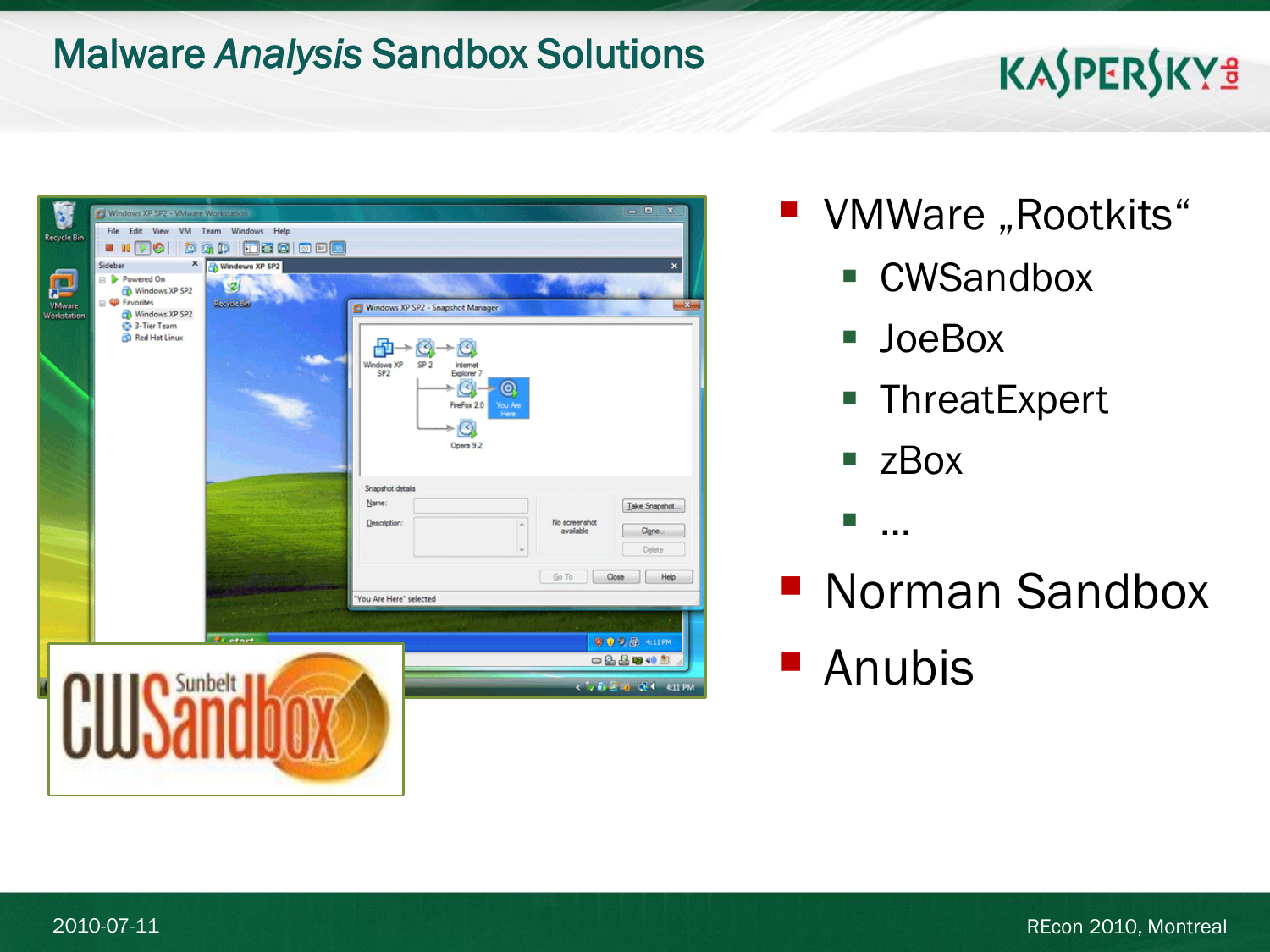#### Malware *Detection* Emulators (A/V)

## **KASPERSKYS**

| $\bigcirc$ Ap <sup>+</sup>                                                   | <sup>~&lt; 0</sup> - Unregistered version |                           |                        |                                                        |
|------------------------------------------------------------------------------|-------------------------------------------|---------------------------|------------------------|--------------------------------------------------------|
| tem i                                                                        | Danger<br>360: System scan                |                           |                        | <b>Antivirus 360</b><br>360                            |
|                                                                              |                                           |                           |                        | <b>System Scan</b>                                     |
| Type                                                                         | Run type                                  | Name                      | Details                |                                                        |
| <b>II</b> Spyware                                                            | C://windows/system                        | Spyware.IEMonster.d       | "Steals passwords fri  | <b>Security</b>                                        |
| <b>1</b> Adware                                                              | autorun                                   | Zlob.PornAdvertiser.ba    | Adware that displays   |                                                        |
| <b>II</b> Spyware                                                            | autorun                                   | Spyware.IMMonitor         | program that can be    | Privacy                                                |
| <b>II</b> Backdoor                                                           | C://windows/system                        | Win32.Rbot.fm             | An IRC controlled ba   |                                                        |
| н<br>Trojan                                                                  | autorun                                   | Infostealer.Banker.E      | Steals sensitive infor |                                                        |
| Dialer<br>п                                                                  | C://windows/system                        | Dialer.Xpehbam.biz_dialer | A Dialer that loads po | <b>Update</b>                                          |
| <b>II</b> Spyware                                                            | autorun                                   | Spyware.KnownBadSites     | Uses the Windows ho    |                                                        |
| <b>重 Trojan</b>                                                              | autorun                                   | Trojan. Tooso             | Trojan. Tooso is a tro | <b>Settings</b>                                        |
| $\leq$                                                                       |                                           |                           | $\rightarrow$          | <b>System Status</b><br>Help<br><b>Registration</b>    |
| <b>Scan progress</b><br>Scanning:<br><b>Fasss</b><br>Path:<br>Threats found: | update.exe<br>8                           | <b>Stop</b>               | <b>Remove</b>          | Get full real-time<br>protection<br>with Antivirus 360 |

- Most *serious* A/V solutions have one
- **API level emulation**
- **Often pure software** emulators
- Detection by
	- Unimplented APIs
	- Heap Layout, SEH handling, …

…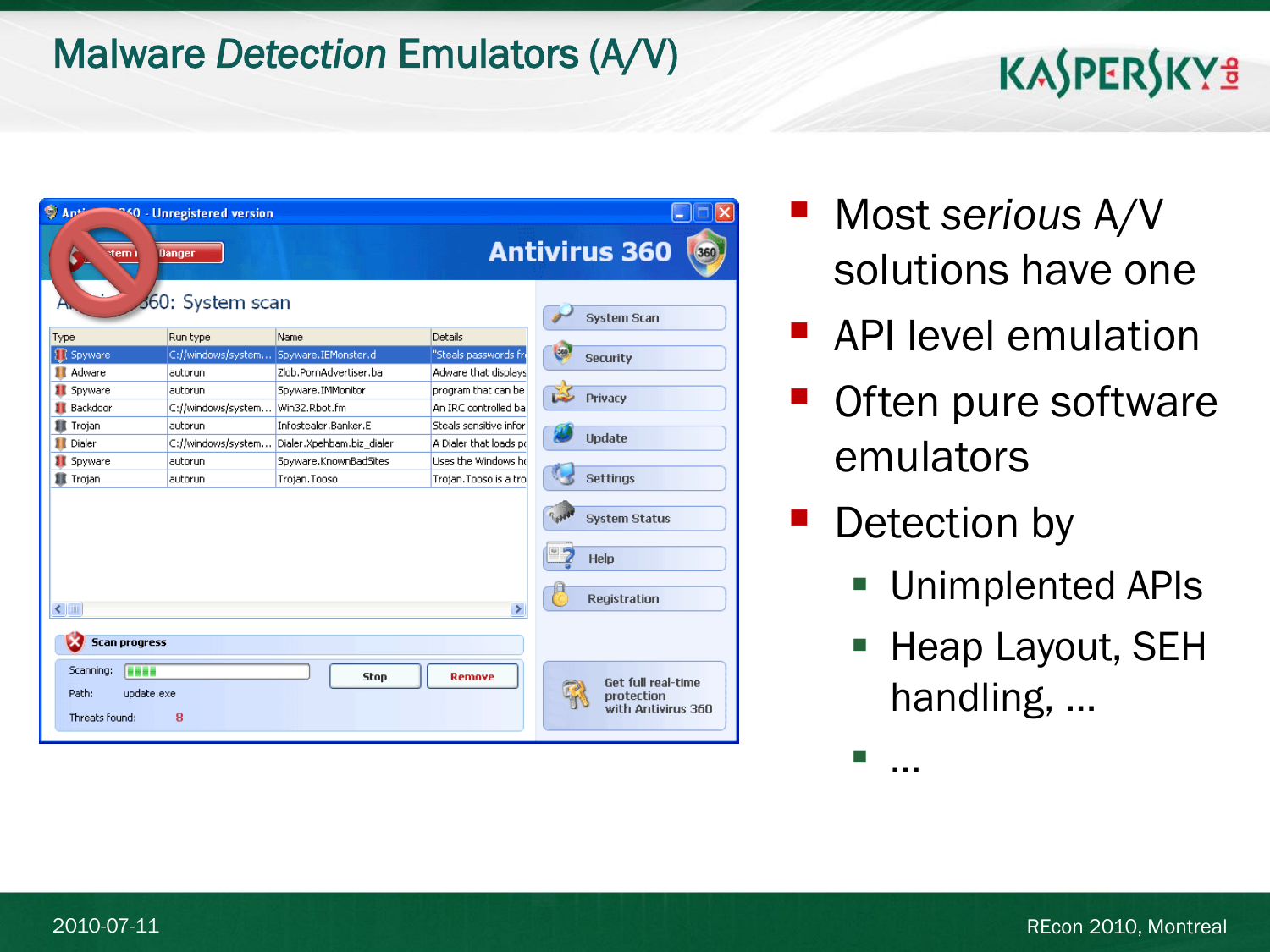

#### Functions containing **try {** in VS C++ share code

- **Epilogue is always the same**
- Uses sequence **push ecx / ret** to return to caller
- The **ecx** register belongs to the called function by definition, so it is undefinde upon API return
- The **ecx** value can be predicted because it will point to the API's **ret**
- This breaks *a lot* of A/V emulators right away
	- There are some funny but trivially detected workarounds
	- Could be used for generic anti-emulation detection (use of undefined registers after SEH protected API calls)

Relies on the fact that the API's bytecode is not emulated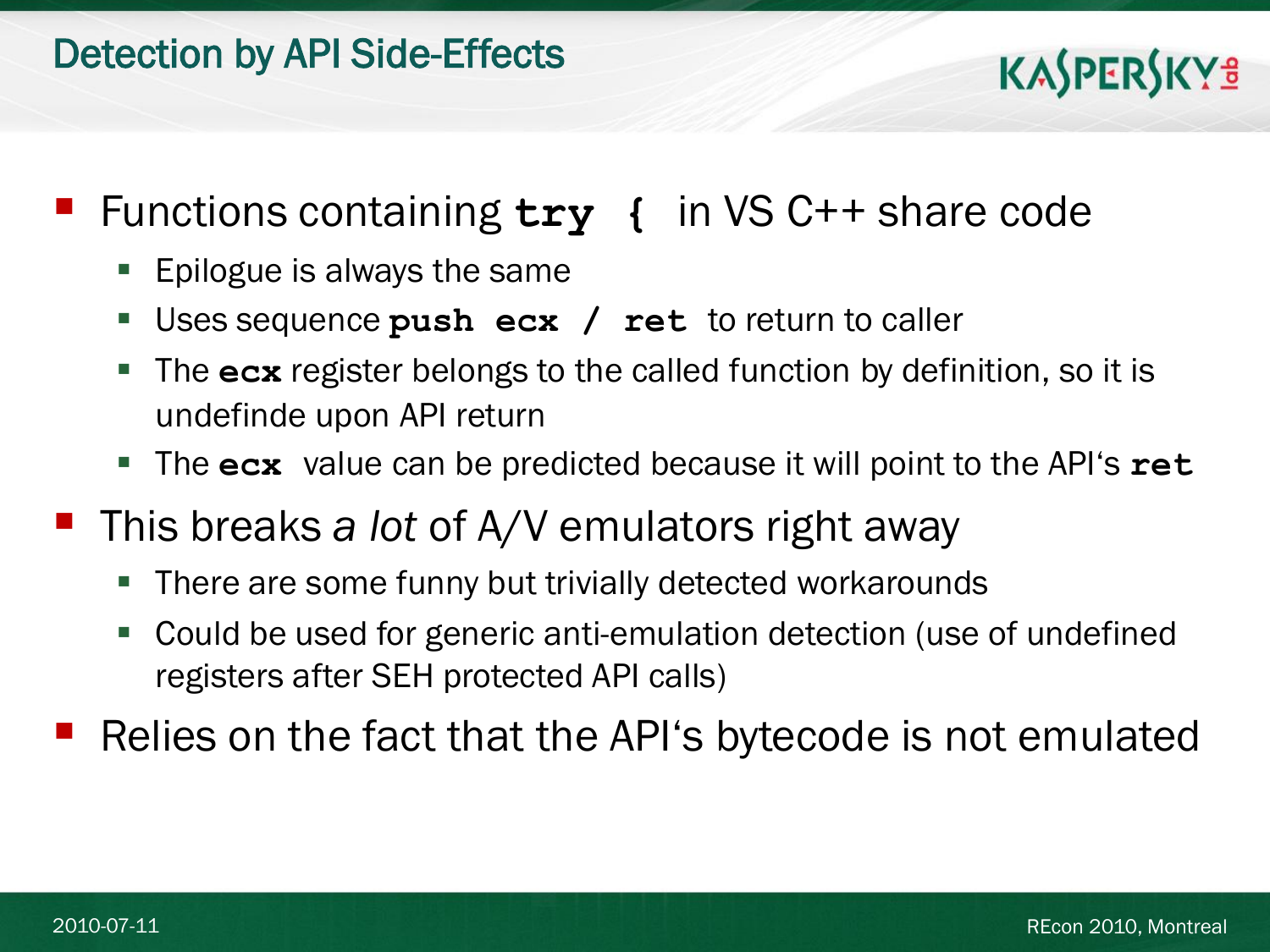#### System Overview or "A cat pooped into my sandbox and now I have a dirtbox!"

- **System Call Layer** Emulation of Windows
- ntdll's native code is run inside virtual CPU
	- **Deta** Other libraries wrap around kernel32 which wraps around ntdll
- Malware issuing system calls directly supported

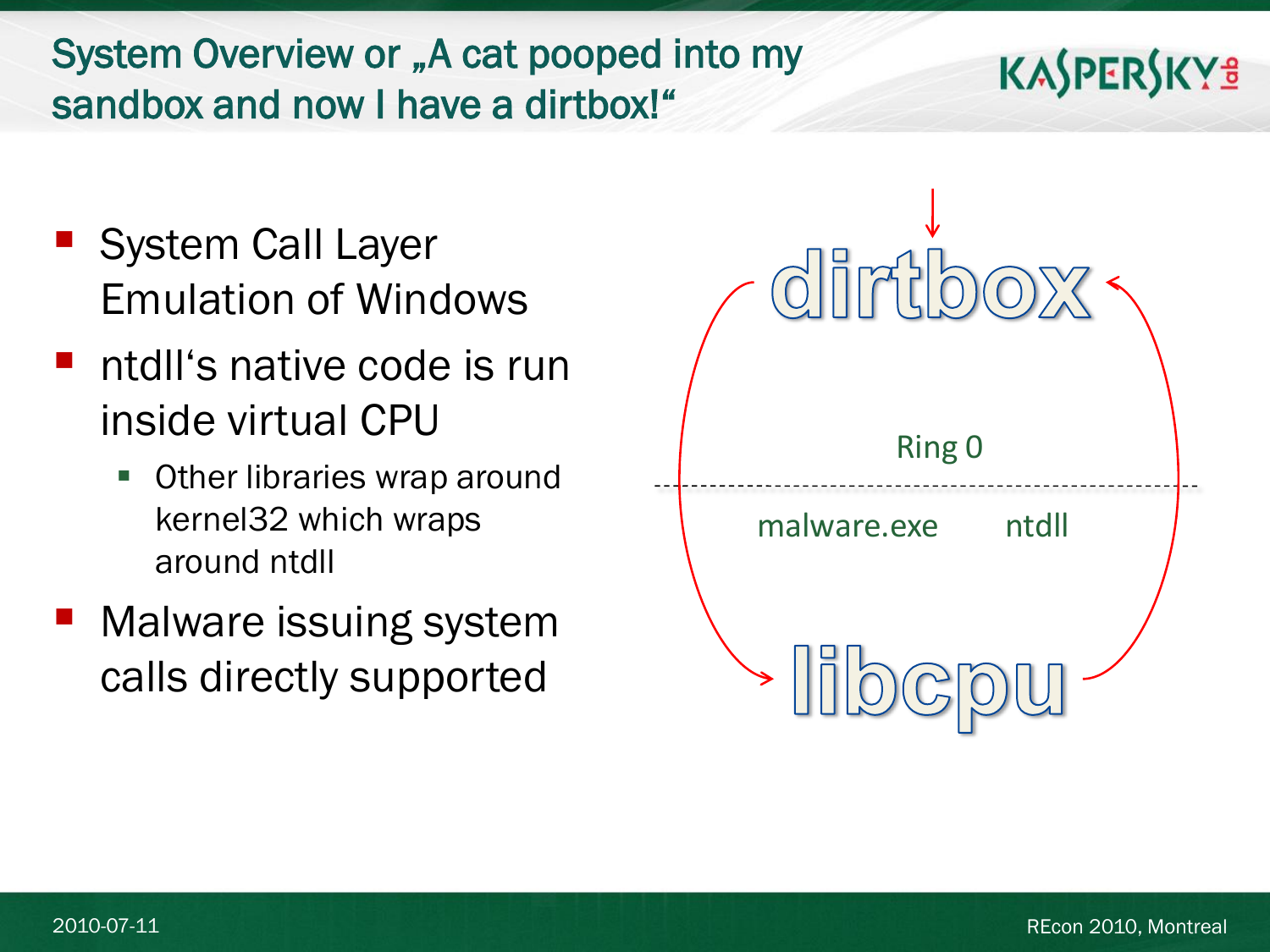# libcpu

Custom x86 Basic Block Level Virtualization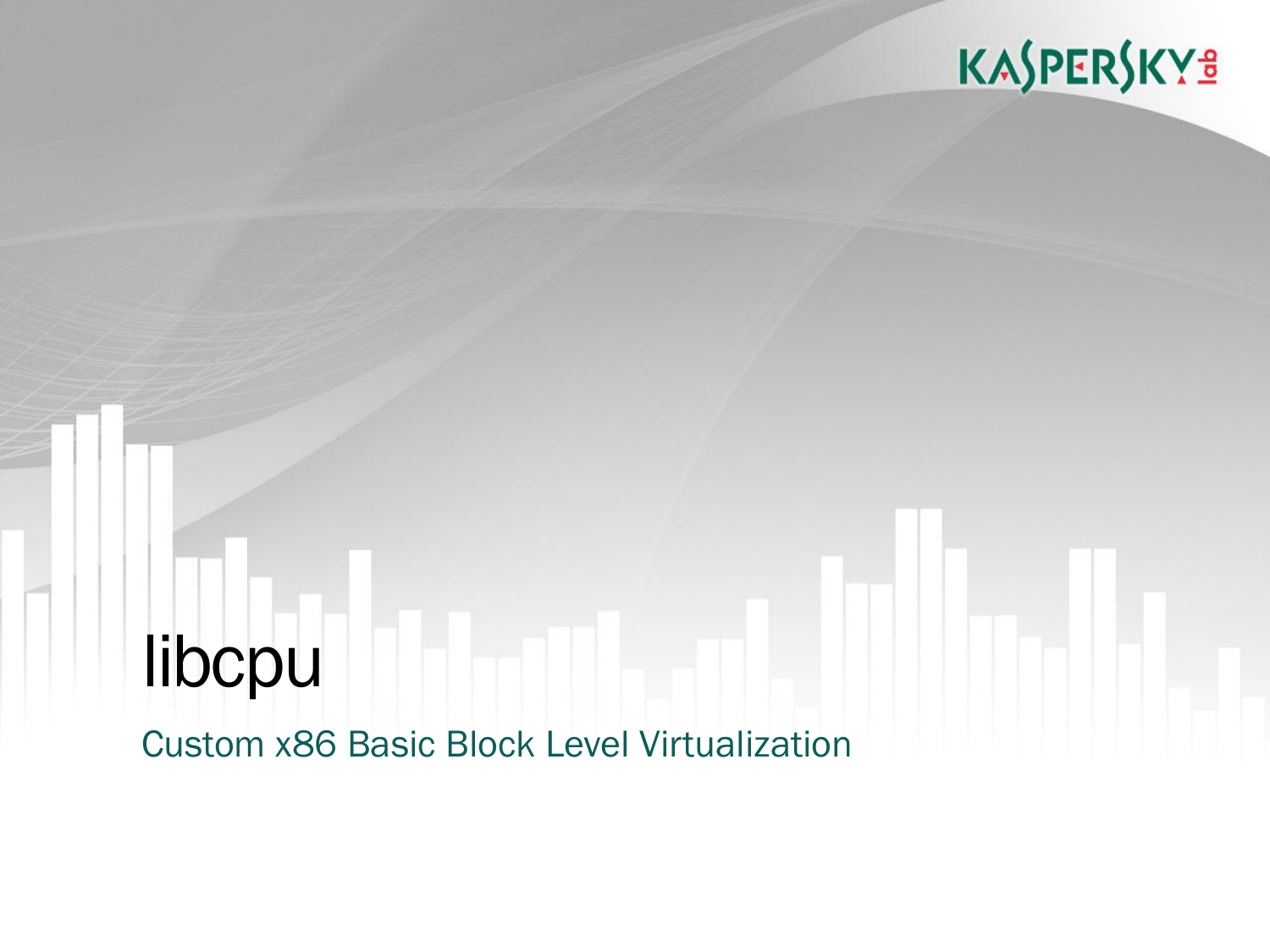- Software emulation of x86 bytecode is too slow
	- A lot of additional code, such as ntdll & kernel32
- **Existing Virtualization solutions are too powerful** 
	- **IMPLEMENTION INGLES** Implementing their own MMU, support for privileged instructions
- We want instruction level introspection
- ▶ Homebrew x86 virtualization based on LDT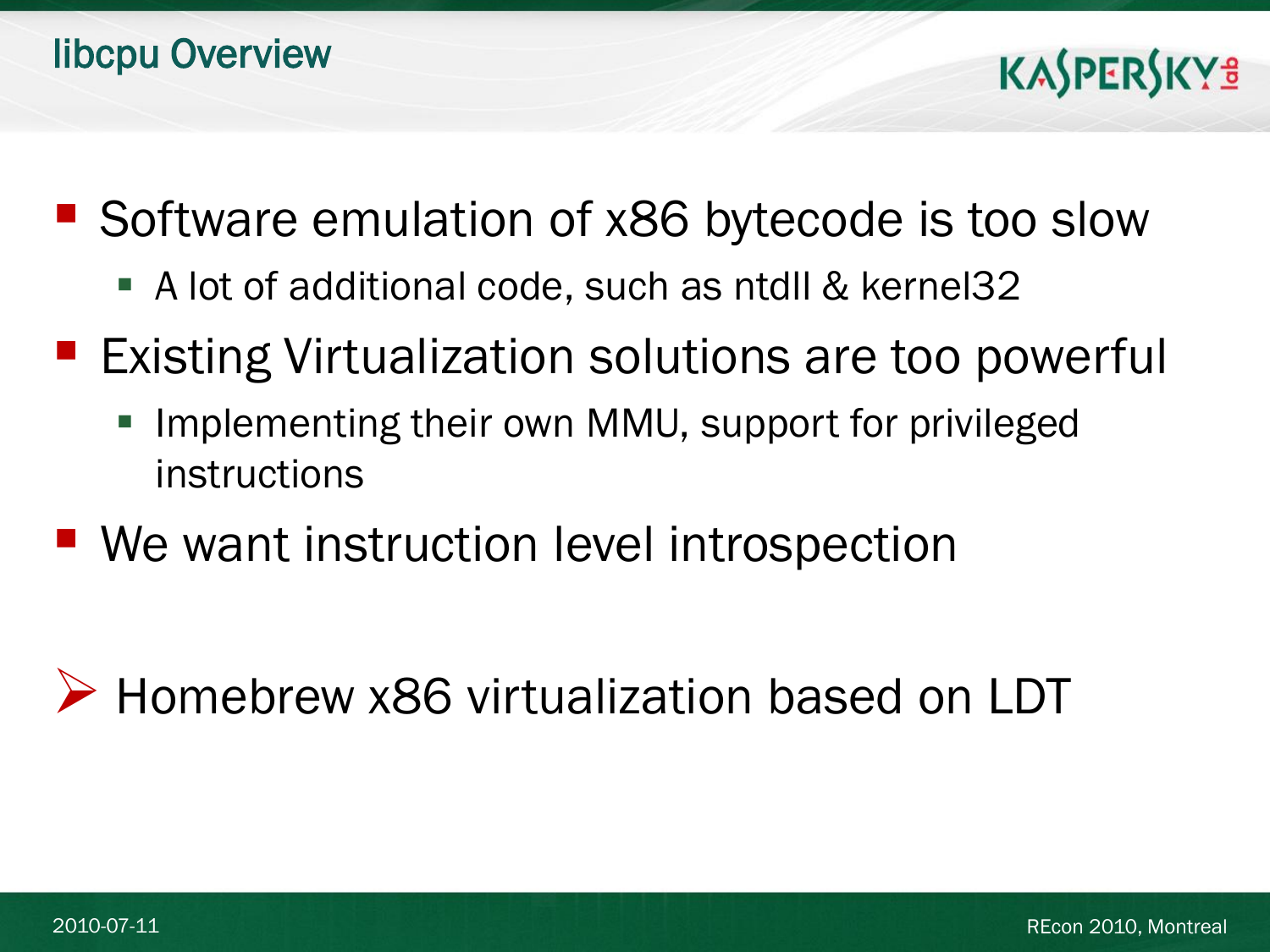#### x86 Memory Views

## KASPERSKY<sup>3</sup>

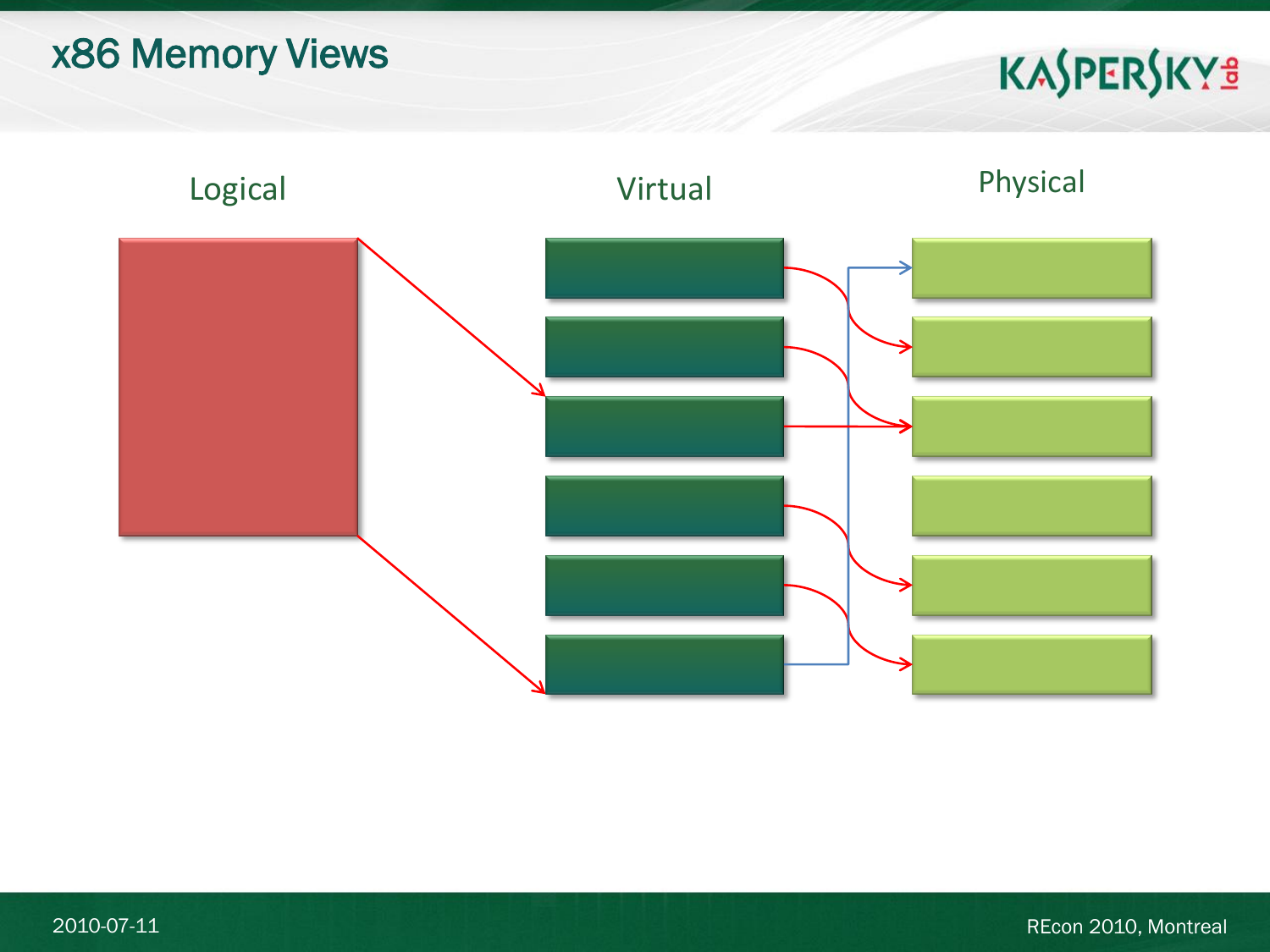#### x86 Memory View on Current OS

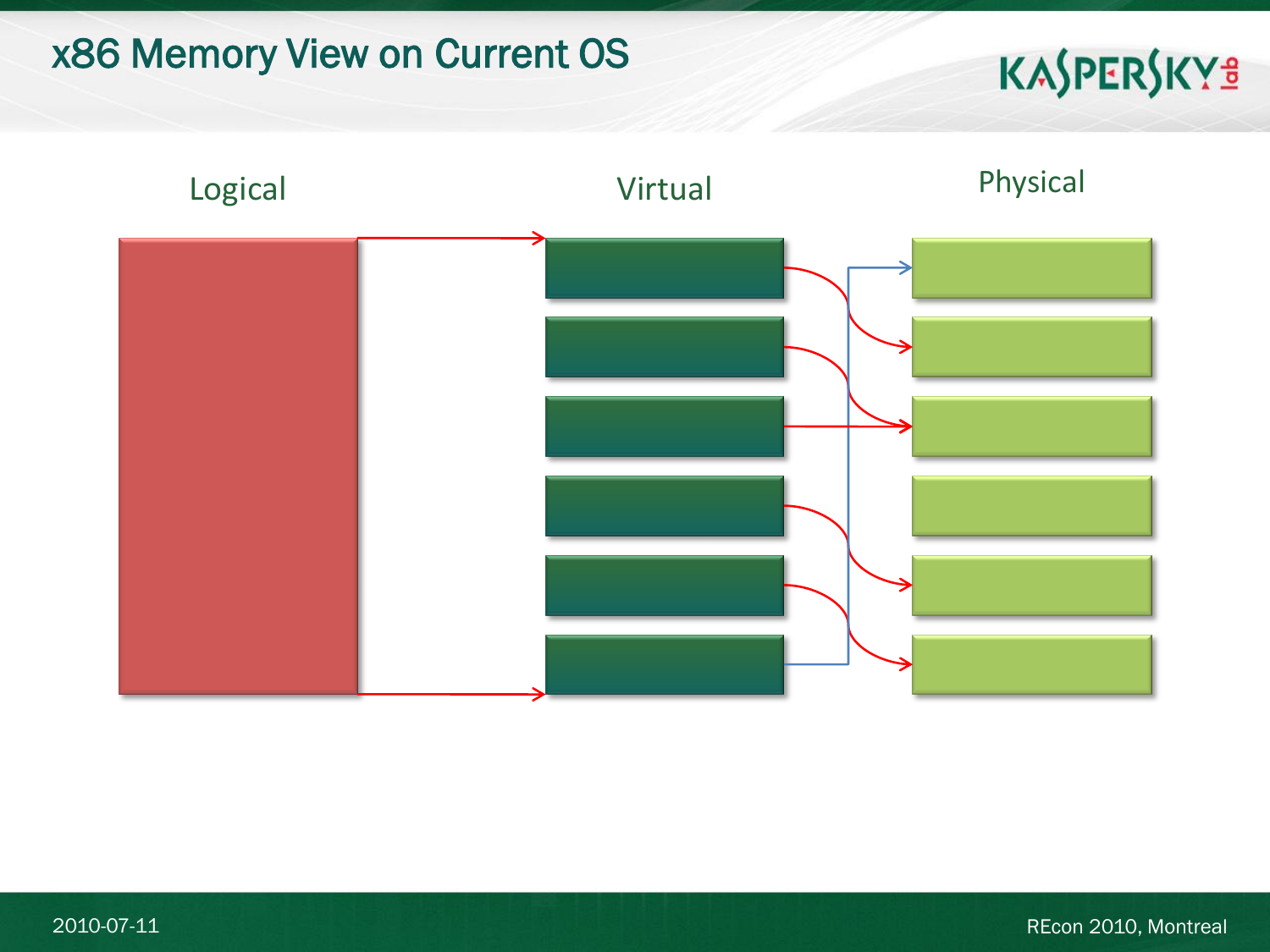#### x86 Segmentation

#### **KASPERSKYS**

- **Global Descriptor Table** 
	- **Allocated by Operating System**
	- **Shared among processes**
- Local Descriptor Table
	- Has to be allocated by the OS, too
		- SYS\_modify\_ldt
		- NtSetLdtEntries
	- **Process specific, usually not present**

#### $\triangleright$  Define 2 GB guest "userland" LDT segment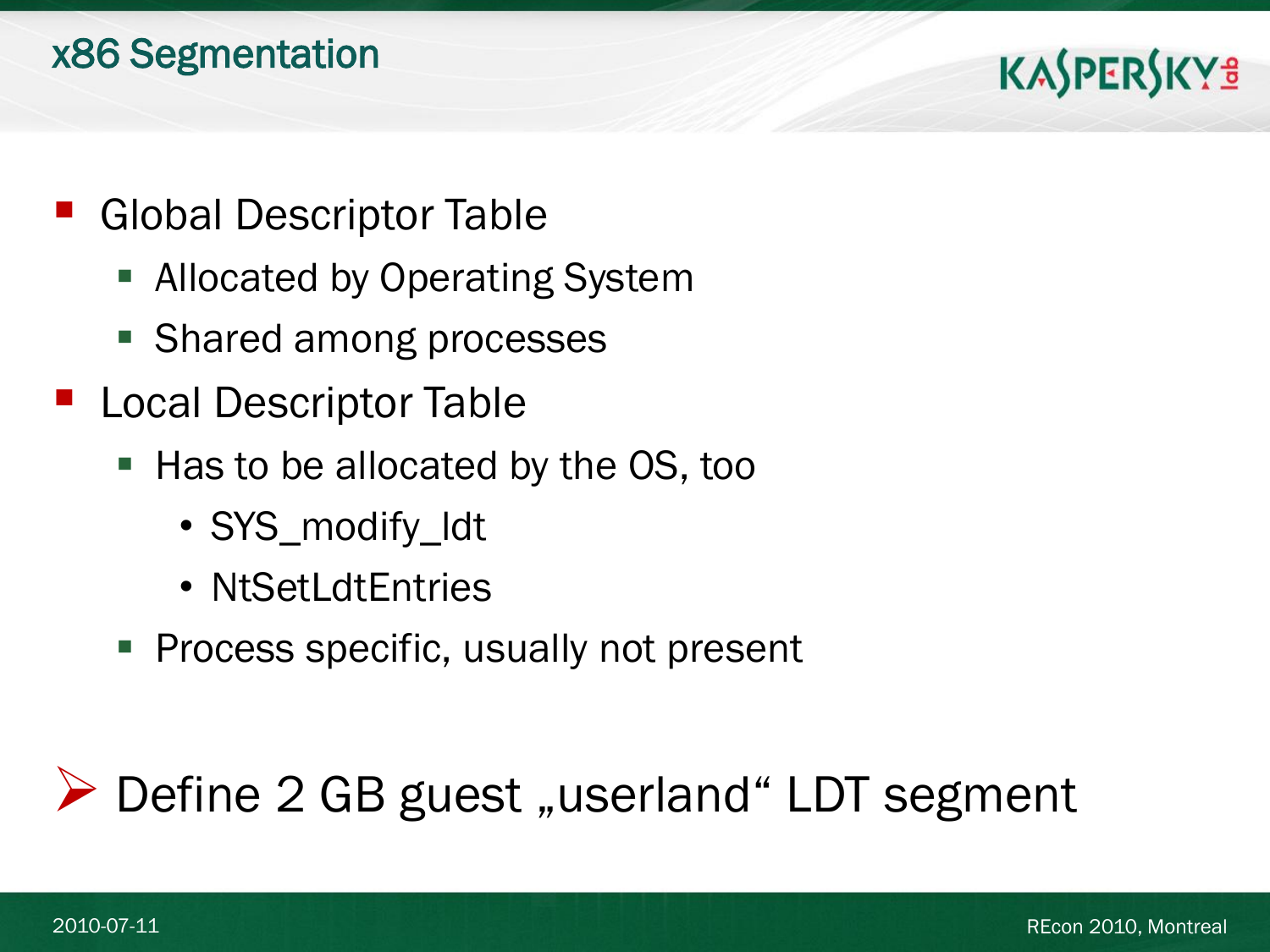- Basic block level execution on host CPU
	- No instruction rewriting required (thanks to host MMU)
- **Basic block is terminated by** 
	- Control flow modifying instruction
	- **Privileged instructions**
- **Exception: Backward pointing jumps** 
	- Directly copy if points into same basic block
	- **Enhanced loop execution speeds**
- Currently no code cache, could cache disassembly results (length of basic block)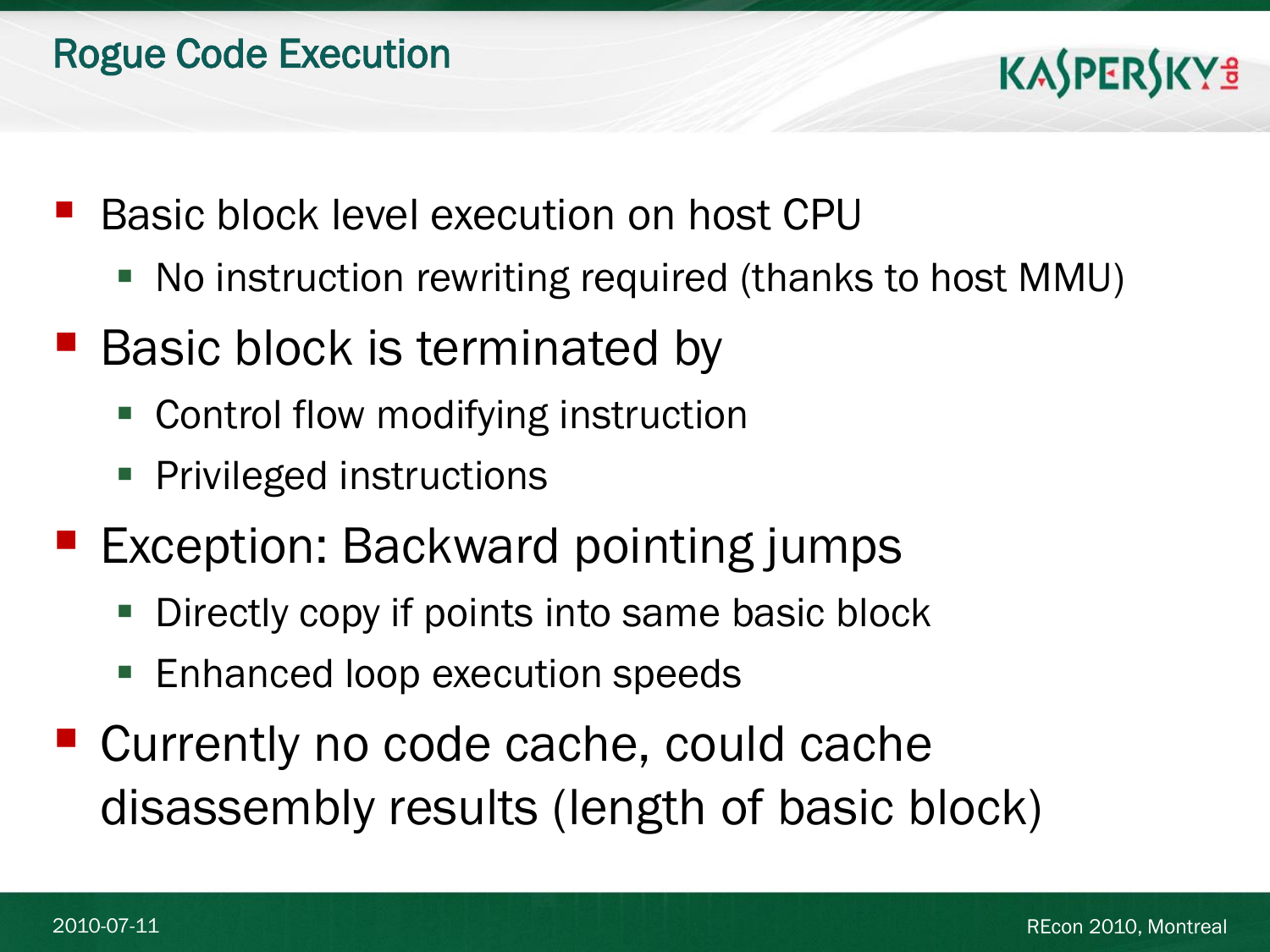#### Self-Modifying Code

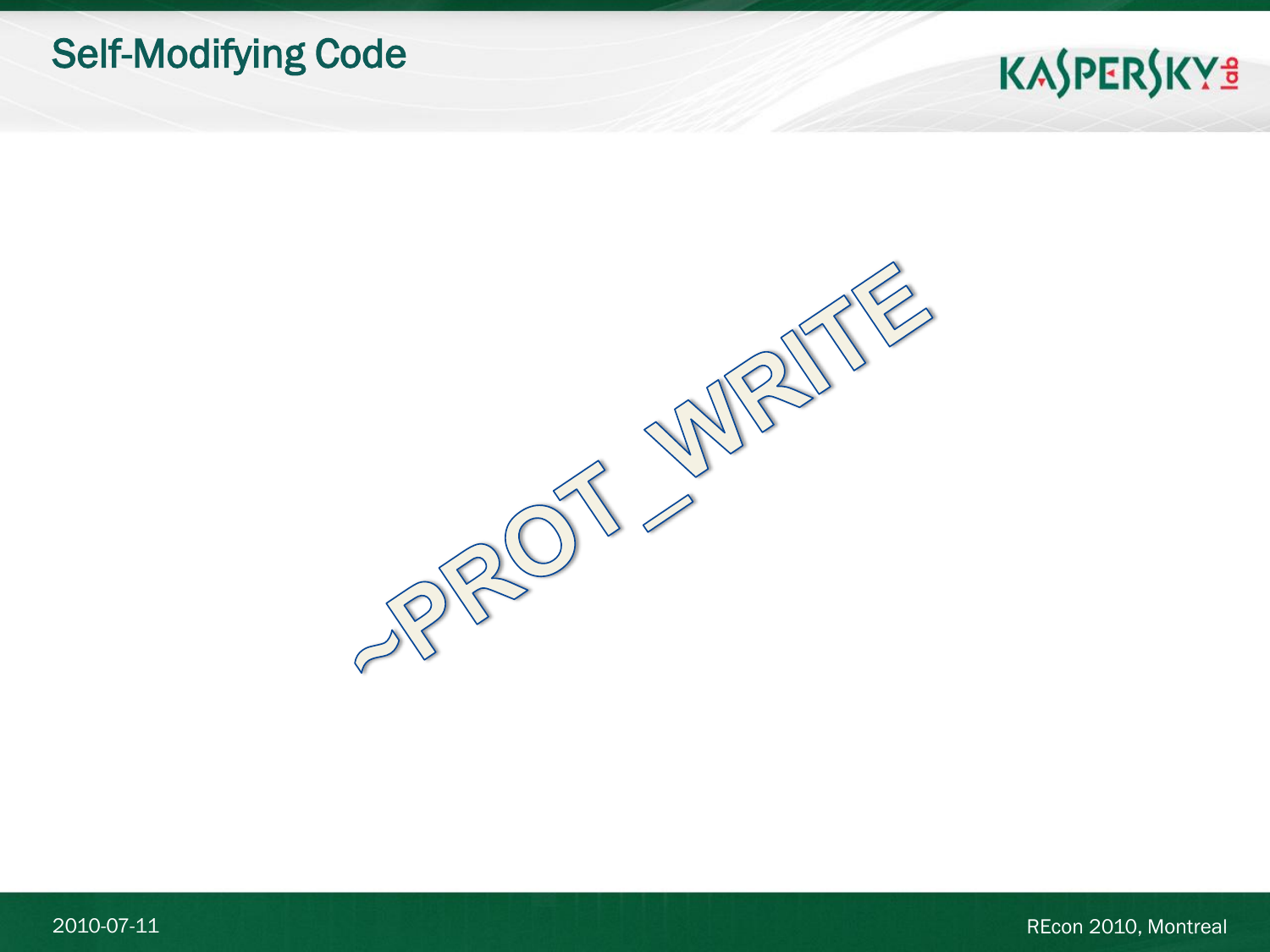#### libcpu Demo

| ear: poppoppo                   |                     |
|---------------------------------|---------------------|
| esi: 00000000                   |                     |
| ebp: 00000000                   |                     |
| esp: 00400000                   |                     |
| ebx: 00000000                   |                     |
| edx: 00000000                   |                     |
| ecx: 00000000                   |                     |
| eax: 00000000                   |                     |
| eflags: 00000000                | 12 53 Jun 1 1 1 1 1 |
| eip: 00400000                   | <b>REcon GW.ddg</b> |
| $00400000$ > mov ecx, 0x1000000 |                     |
| $00400005$ > xor eax, eax       |                     |
| $00400007$ > inc eax            |                     |
| $00400008$ > dec ecx            |                     |
| $00400009$ > jnz 0x400007       |                     |
| 0040000b <                      |                     |
| edi: 00000000                   |                     |
| esi: 00000000                   |                     |
| ebp: 00000000                   |                     |
| esp: 00400000                   |                     |
| ebx: 00000000                   |                     |
| edx: 00000000                   |                     |
| ecx: 00000000                   |                     |
| eax: 01000000                   |                     |
| eflags: 00000246                |                     |
| eip: 0040000b                   |                     |
| $- - -$                         |                     |
| edi: 00000000                   |                     |
| esi: 00000000                   |                     |
| ebp: 00000000                   |                     |
| esp: 00400000                   |                     |
| ebx: 00000000                   |                     |
| edx: 00000000                   |                     |
| ecx: 00000000                   |                     |
| eax: 01000000                   |                     |
| eflags: 00000246                |                     |
| eip: 0040000b                   | 113288375806881     |
| Emulating 0040000b: int3        |                     |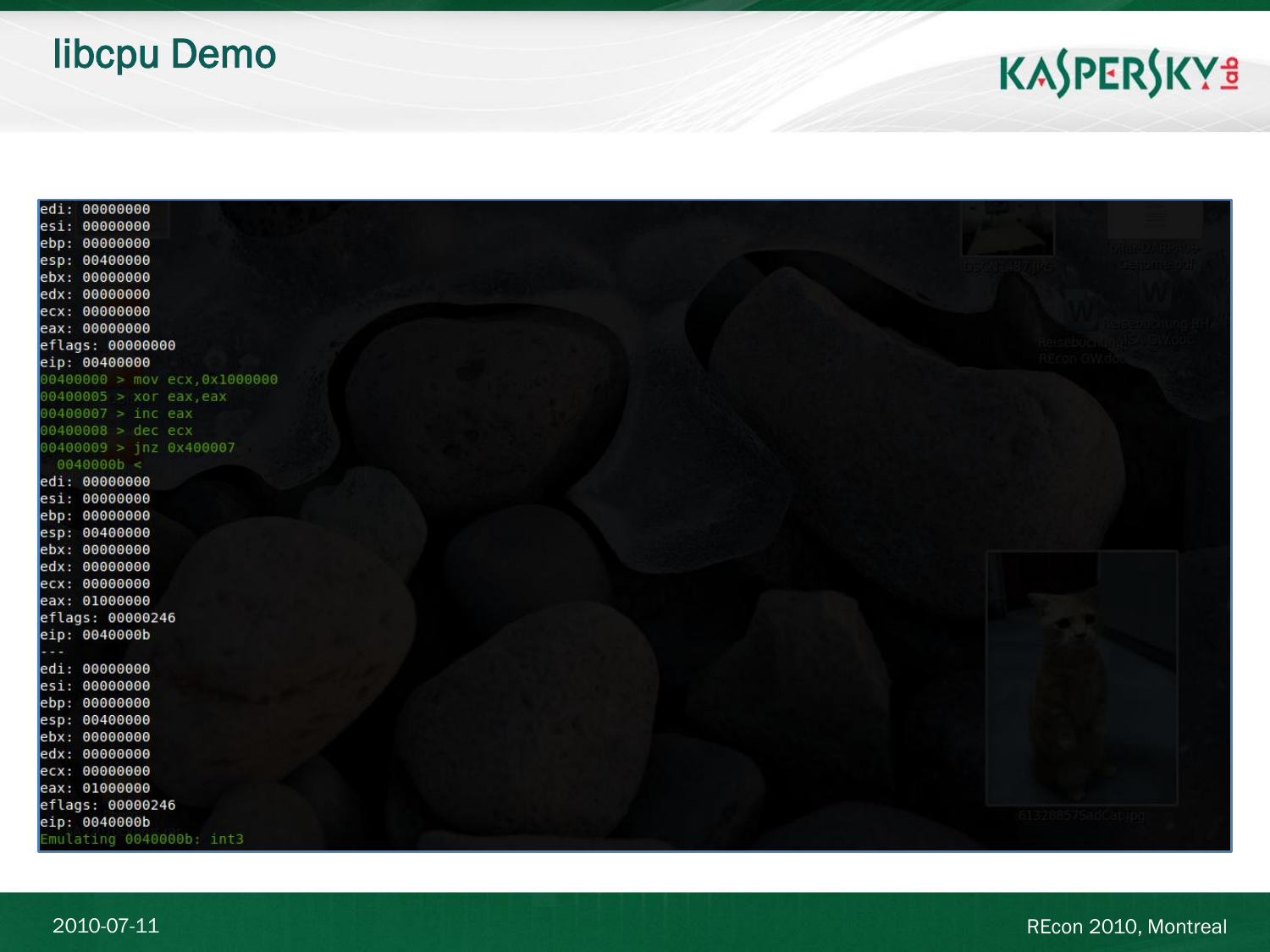## dirtbox Or "The System Call Implementor's Sysiphus Tale"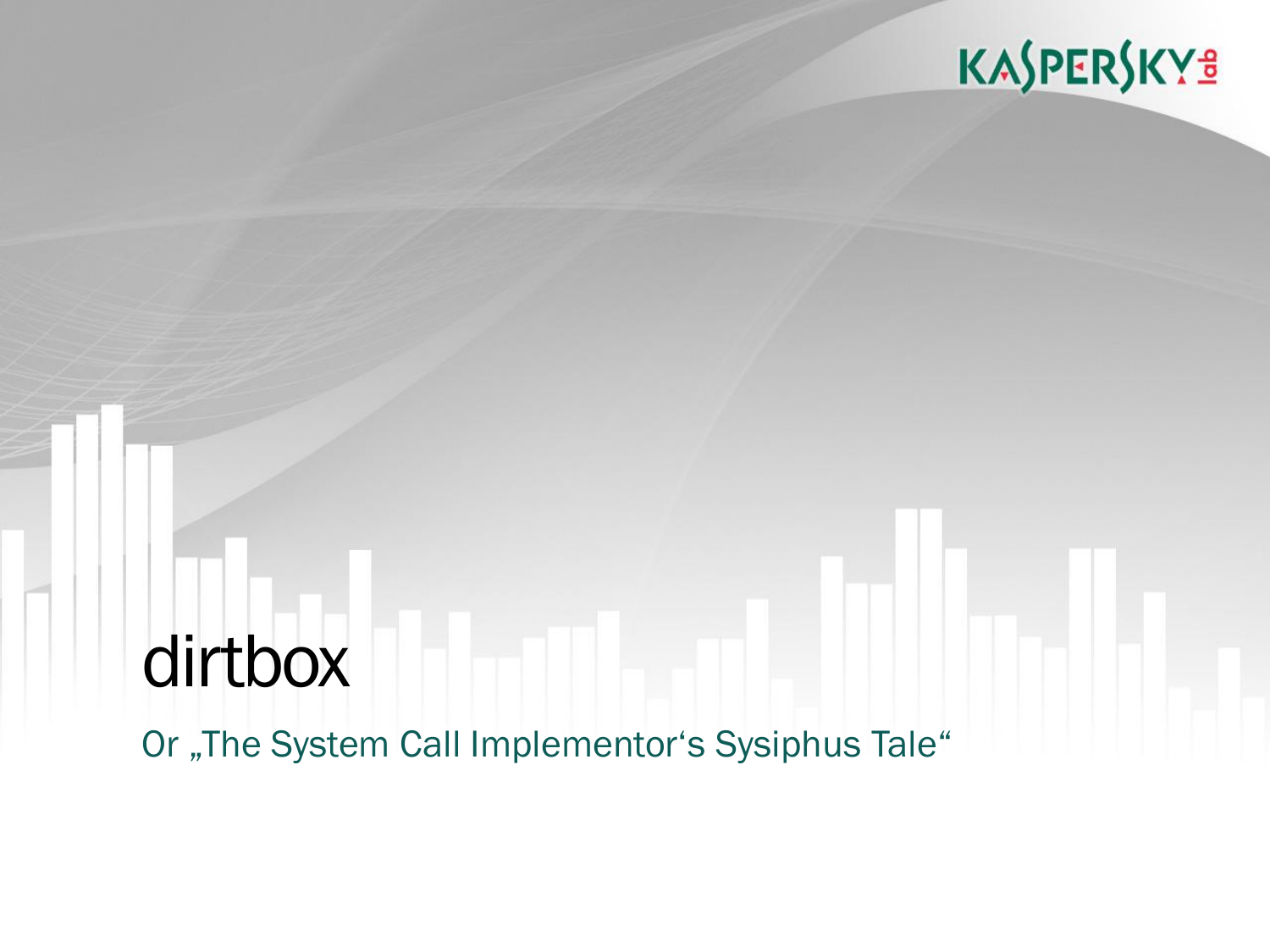#### Why System Call Layer Emulation

- **System Calls mostly undocumented** 
	- Wine, ReactOS, …
- We get a lot of genuine environment for free!
- There is a fixed number of system calls but an unbound number of APIs (think third party DLLs)
- Some malware uses system calls directly anyway
- Less detectability by API side effects (because we run original bytecode)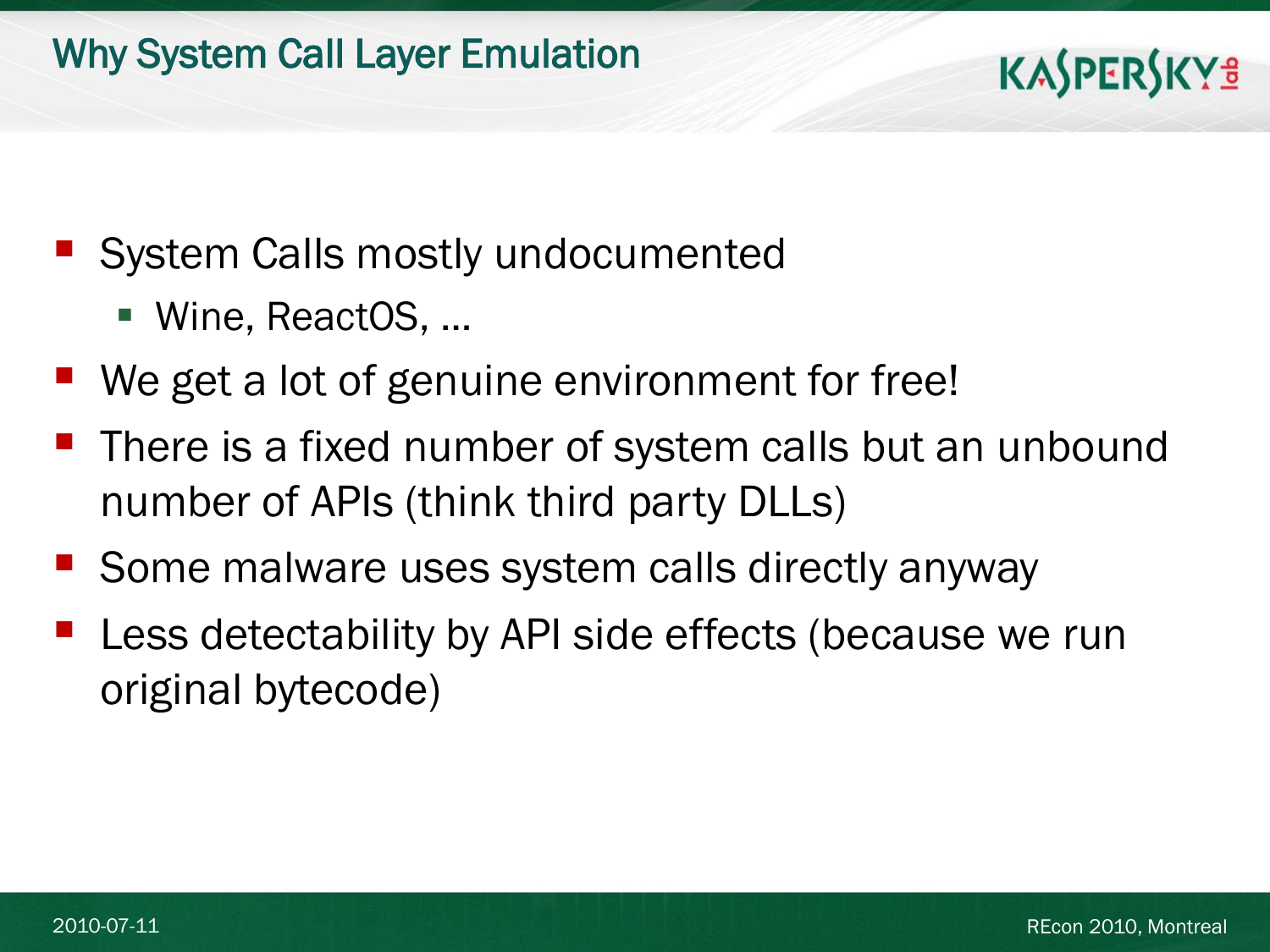#### Things for Free: PE Parsing & Loading (!)

Process startup handled mostly by new process

- **Creating process allocates new process: NtCreateProcess**
- Creates "Section" of new image & ntdll and maps into process, this requires kernel to parse section headers
- Creates new Thread on Entry Point with APC in ntdll
- ntdll!LdrInitializeThunk will relocate images if necessary, resolve imports recursively, invoke TLS and DLL startup routines and do magic (see demo).
- All we have to implement is NtCreateSection & NtMapViewOfSection for SEC\_IMAGE → we only need to parse PE's section headers!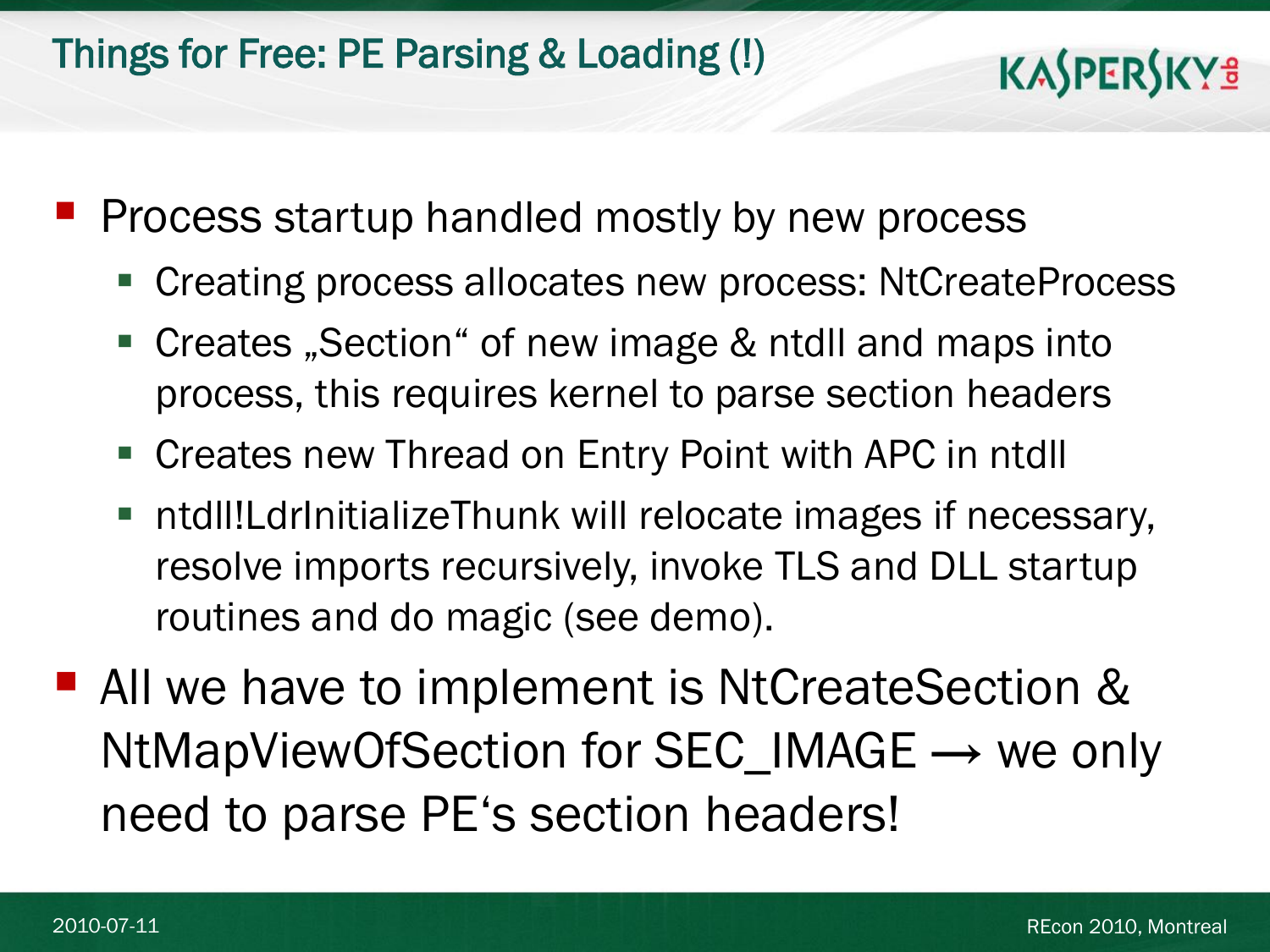Things for free: Accurate Heap Implementation

- A lot of A/V emulators naturally come with their own guest heap allocator implementations
	- Some even do not put heap headers before blocks
	- Let alone arena structures, ...
- The Windows heap is implemented in ntdll
	- Interfacing the kernel with NtVirtualAlloc & NtVirtualFree
	- All protections like heap cookies are present
- **Fingerprinting other emulators:** 
	- Look at **malloc(0)-8**, look for proper block header
	- **Or overflow until the heap cookie and free**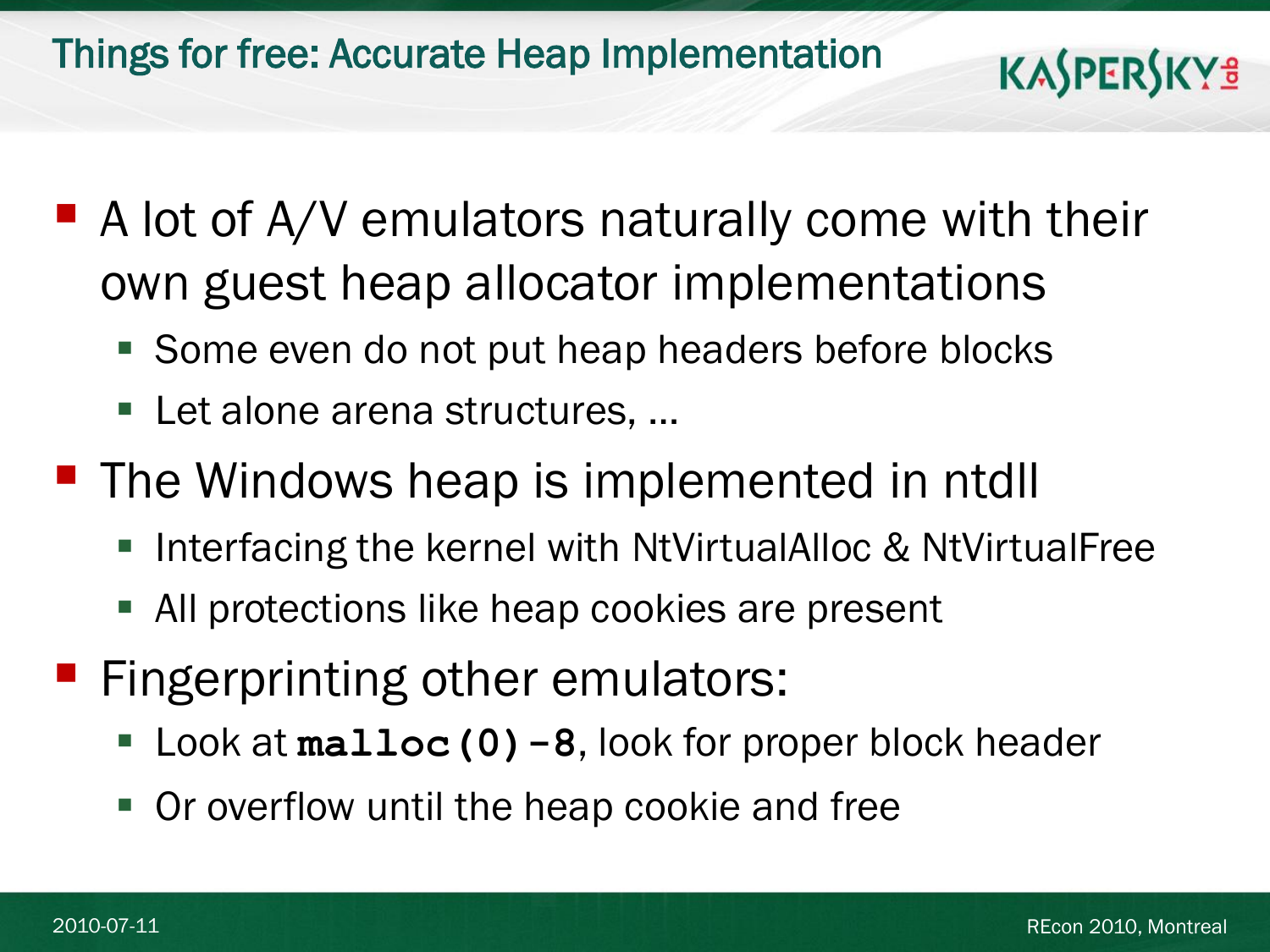- Generate **CONTEXT** record from current CPU state
- Jump to ntdll!KiUserExceptionDispatcher
- ntdll will do proper SEH handling for us
	- **Lookup current top of SEH chain in TEB**
	- Walk list, invoke exception handlers with correct flags
	- Checking for SafeSEH structures etc.
- **Trivial detection for other emulators:** 
	- **Example 1 Link with SafeSEH header**
	- **Trigger exception with invalid handler registered**
	- Check in UnhandledExceptionHandler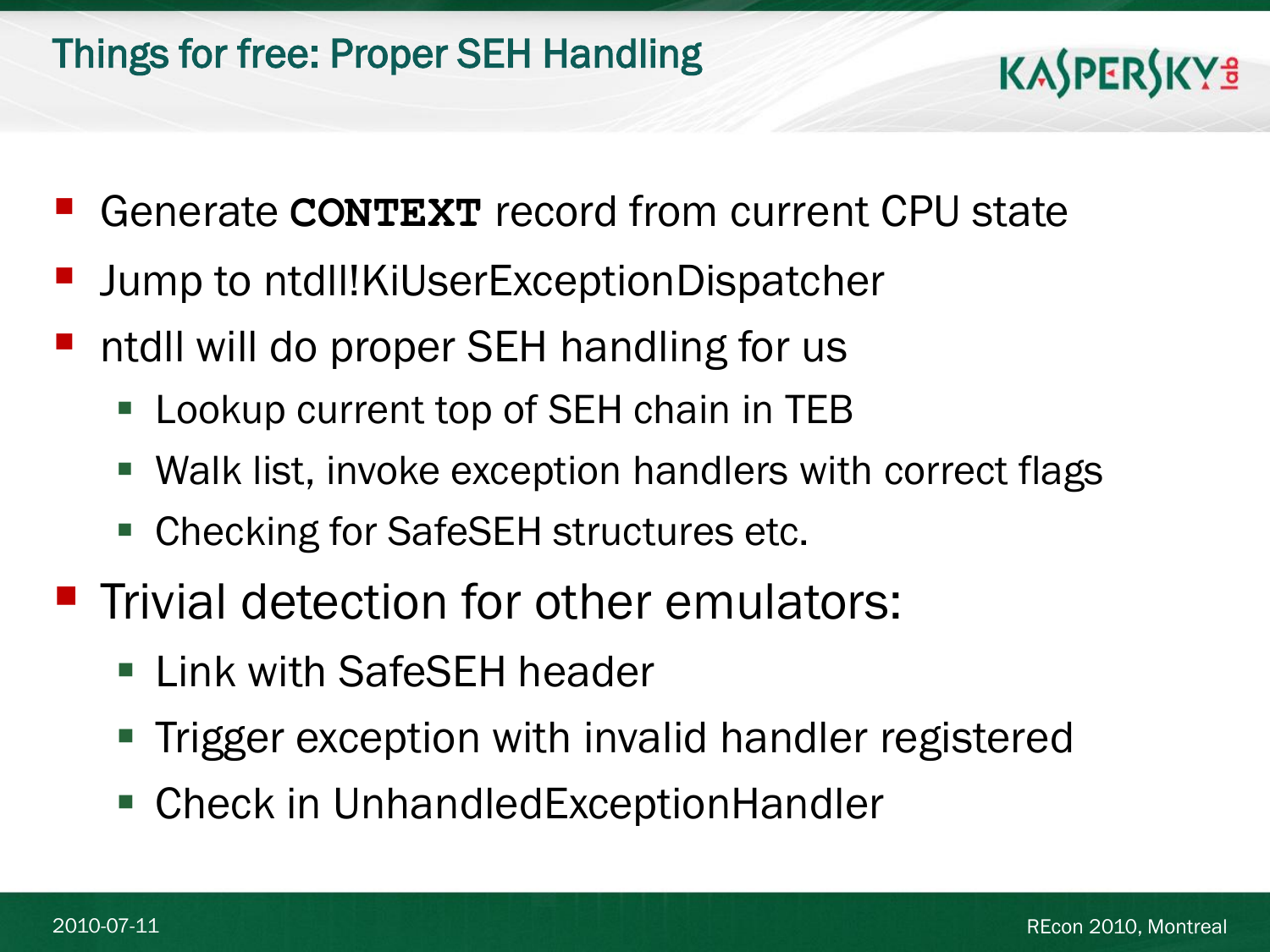#### dirtbox Demo

| src/win32/Process.cpp:0917 systemCall: Invoking system call #170: NtQuerySymbolicLinkObject                                                                              |
|--------------------------------------------------------------------------------------------------------------------------------------------------------------------------|
| src/win32/Process.cpp:0592 sysc NtQuerySymbolicLinkObject: <7c980280, 0>, 0 -> 'C:\WINDOWS\system32'                                                                     |
| src/win32/Process.cpp:0917 systemCall: Invoking system call #25: NtClose                                                                                                 |
| src/win32/Process.cpp:0121 sysc NtClose: Handle #c                                                                                                                       |
| <b>DEBUG LDR: NEW PROCESS</b>                                                                                                                                            |
| <b>DEBUG</b>                                                                                                                                                             |
| Emage Path: C:\WINDOWS\system32\simple-time.exe (simple-time.exe)<br>Current Directory: C:\WINDOWS\system32\<br>http://windowstem23.c.\WINDOWS\system32\<br><b>DEBUG</b> |
| <b>DEBUG</b>                                                                                                                                                             |
| src/win32/Process.cpp:0917 systemCall: Invoking system call #116: NtOpenFile                                                                                             |
| src/win32/Process.cpp:1042 resolve0bjectAttributes: (18, 0, 9dQ4<'\??\C:\WINDOWS\system32\'>, 42)                                                                        |
| src/win32/Process.cpp:0374 sysc NtOpenObject: Allocated handle 10 for '\??\C:\WINDOWS\system32\'                                                                         |
| src/win32/Process.cpp:0917 systemCall: Invoking system call #179: NtQueryVolumeInformationFile                                                                           |
| src/win32/Process.cpp:0917 systemCall: Invoking system call #83: NtFreeVirtualMemory                                                                                     |
| src/win32/Process.cpp:0917 systemCall: Invoking system call #17: NtAllocateVirtualMemory                                                                                 |
| src/win32/Process.cpp:0045 sysc NtAllocateVirtualMemory: ffffffff, 23000, -, 1000, 1000, 4                                                                               |
| src/win32/Process.cpp:0917 systemCall: Invoking system call #84: NtFsControlFile                                                                                         |
| src/win32/Process.cpp:0446 sysc NtFsControlFile: <10, 0, 0, 0, 99d8, 90028, (nil), 0, (nil), 0>                                                                          |
| src/win32/Process.cpp:0917 systemCall: Invoking system call #139: NtQueryAttributesFile                                                                                  |
| src/win32/Process.cpp:1042 resolve0bjectAttributes: (18, 0, 9db8<'\??\C:\WINDOWS\system32\simple-time.exe.Local'>, 40)                                                   |
| src/win32/Process.cpp:1055 resolve0bjectAttributes: Object name could not be resolved: '\??\C:\WINDOWS\system32\simple-time.exe.Local'                                   |
| src/win32/Process.cpp:0917 systemCall: Invoking system call #83: NtFreeVirtualMemory                                                                                     |
| DEBUG LDR: LdrLo                                                                                                                                                         |
| src/win32/Process.cpp:0917 systemCall: Invoking system call #125: NtOpenSection                                                                                          |
| src/win32/Process.cpp:1042 resolve0bjectAttributes: (18, 8, 9a24<'kernel32.dll'>, 40)                                                                                    |
| src/win32/Process.cpp:0374 sysc Nt0pen0bject: Allocated handle 14 for 'kernel32.dll'                                                                                     |
| src/win32/Process.cpp:0917 systemCall: Invoking system call #108: NtMapViewOfSection                                                                                     |
| src/win32/Process.cpp:0322 sysc NtMapViewOfSection: (14, ffffffff, 0, 0, 0,<br>$(nil)$ , * 0x77445aec = 0, 1, 0, 4)                                                      |
| src/win32/SectionObject.cpp:0109 mapView: Successful PE loading: 7c800000, f6000                                                                                         |
| src/win32/Process.cpp:0917 systemCall: Invoking system call #25: NtClose                                                                                                 |
| src/win32/Process.cpp:0121 sysc NtClose: Handle #14                                                                                                                      |
| DEBUG LDR: ntdll.dll used by kernel32.dll<br>DEBUG LDR: Snapping imports for kernel32.dll from ntdll.dll                                                                 |
|                                                                                                                                                                          |
| src/win32/Process.cpp:0917 systemCall: Invoking system call #137: NtProtectVirtualMemory                                                                                 |
| src/win32/Process.cpp:0238 sysc NtProtectVirtualMemory: ffffffff, 7c801000, 624, 4 -> 3, 97bc                                                                            |
| src/win32/Process.cpp:0917 systemCall: Invoking system call #137: NtProtectVirtualMemory                                                                                 |
| src/win32/Process.cpp:0238 sysc NtProtectVirtualMemory: ffffffff, 7c801000, 1000, 20 -> 5, 20<br>in 37385753063                                                          |
| src/win32/Process.cpp:0907 systemCall: Unsupported system call #78: NtFlushInstructionCache!                                                                             |
| DEBUG LDR: LdrGetProcedureAddress by                                                                                                                                     |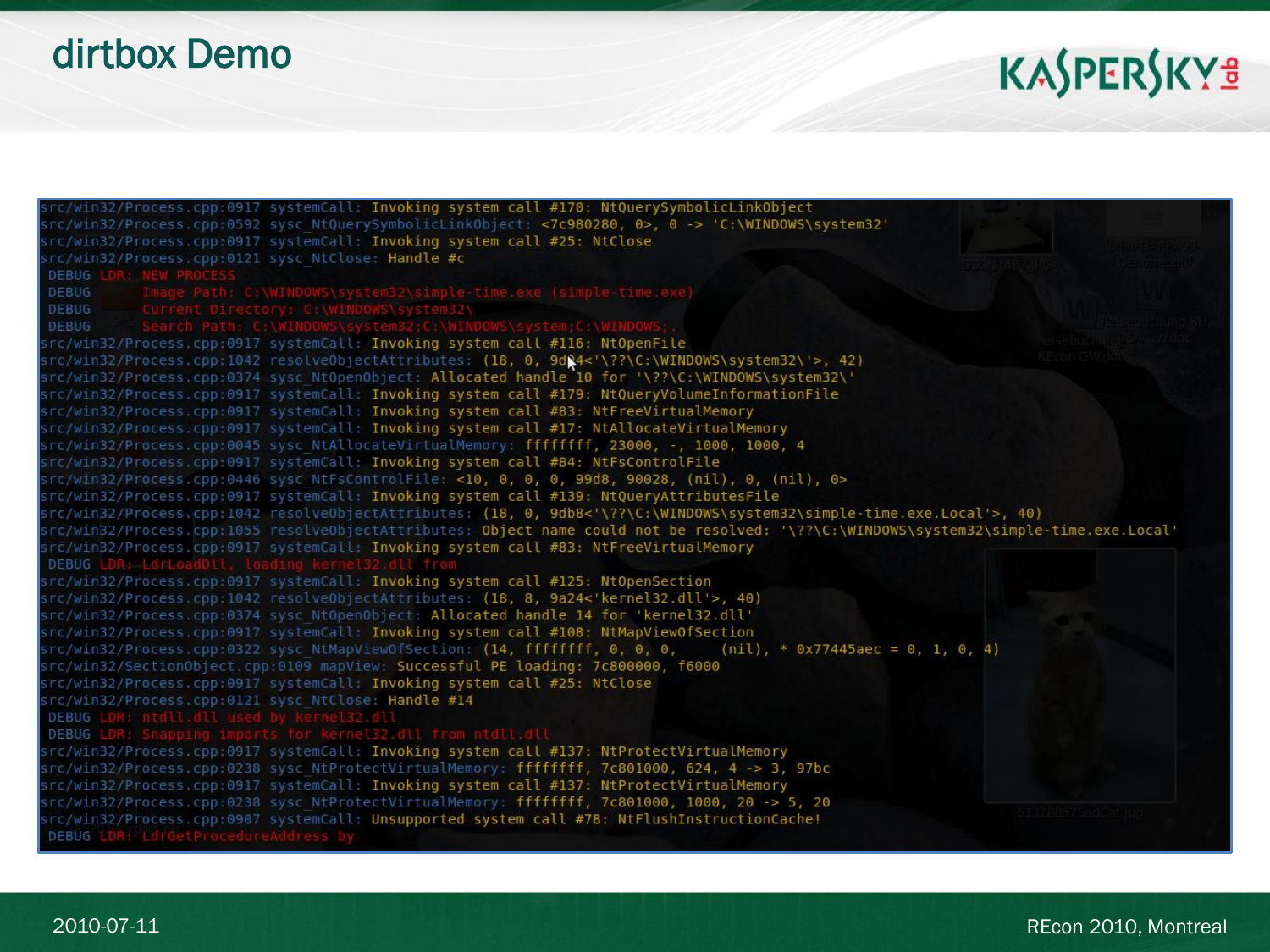## KASPERSKY<sup>3</sup>

# Conclusion & Future Work

Let's use this for exploit development!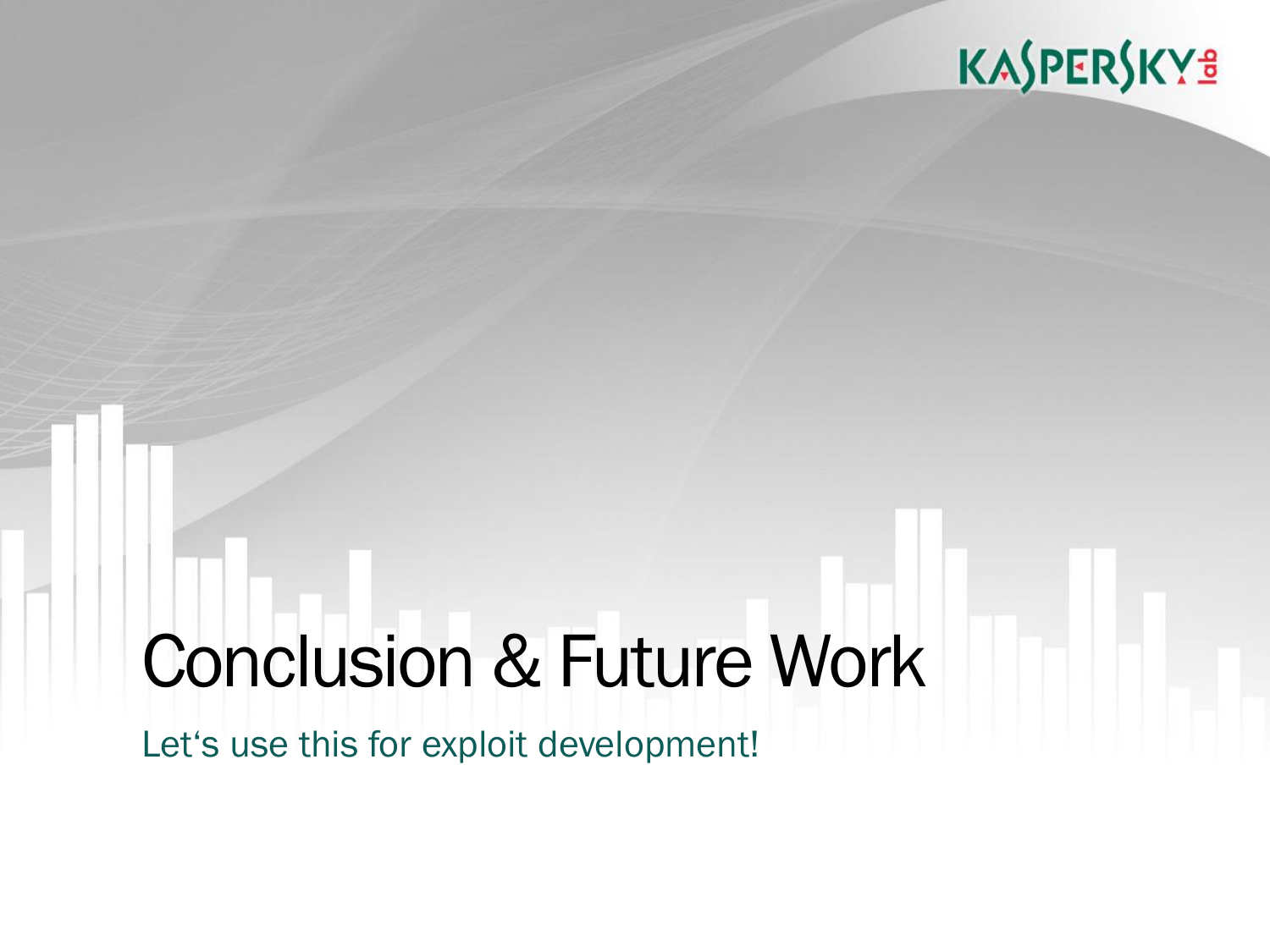- No leaked registers in Ring 0 transition except for **eax**
	- Need to provide proper return codes, esp. error codes
	- ntdll just cares about ≥ **0xc0000000**; malware might look for specific error codes
- Side effects on buffers etc., especially in error cases
	- Fill out **IN OUT PDWORD Length** in case of error?
	- Roll back system calls performing multiple things?

**Tradeoff between detectability and performance**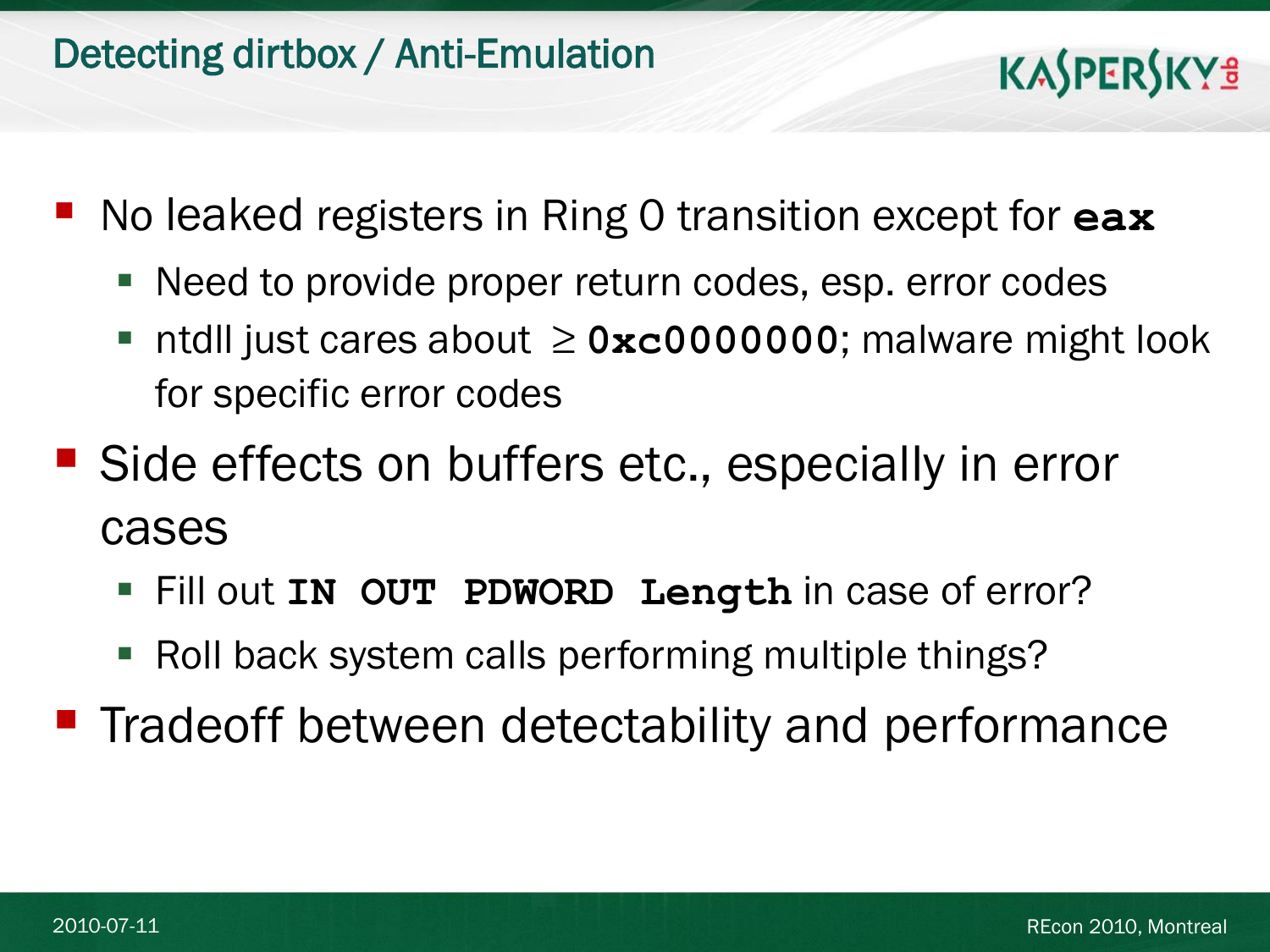#### Future Work: Adding Tainting & SAT Checking

- Already did Proof-of-Concept based on STP
- Interleave static analysis into dynamic emulation
	- Look for interesting values (e.g. reads from network, date)
	- Do static forward data-flow analysis on usage
	- **If used in conditional jumps, identify interesting values with** a SAT Checker (there are better domain specific ways, but I'm lazy)
- Automatic reconstruction of network protocols (e.g. commands in IRC bots)
- Identify specific trigger based behaviour
- **Example 12** Identify Anti-Emulation behaviour